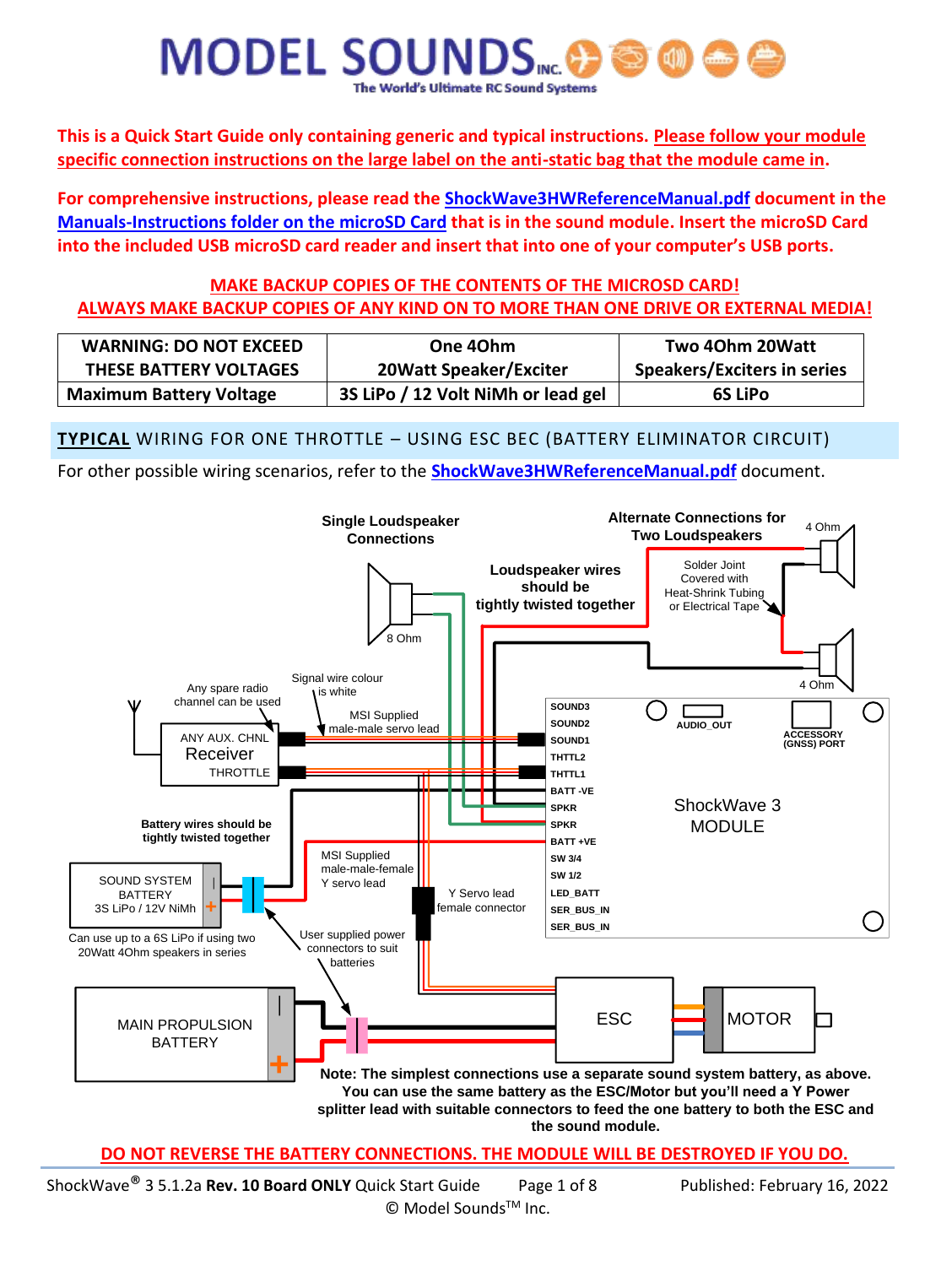### SHOCKWAVE 3 SOUND MODULE CONNECTIONS



Power supply input and loudspeaker connections are made through the centre terminal block TB1. All RC receiver PWM inputs for throttles and sound select are at **HEADER 1**. In order to hear sound from the loudspeaker, 4.5 – 26 Volts power must be on the main terminal block terminals 1 and 4. **Recommended gauge for loudspeaker and battery wire is 22AWG solid core. Do not use stranded wire.**

## ENABLING/DISABLING INITIAL VOICE ANNOUNCEMENT

The initial **Voice Announcement** of the configured sound set is enabled by default when the module is delivered. To switch it off, once the red/green LEDs have stopped flashing, press and release **BUTTON 1** quickly within 1.5 seconds. To switch it on again, press and hold down **BUTTON 1** for longer than 1.5 seconds.

## WHAT BATTERY CAPACITY DO I NEED?

The sound module will draw 1-2 Amps (2000mA) of current. Therefore, if using a separate sound system battery, a capacity of 1000mAH will suffice for at least a 30-60 minute run time.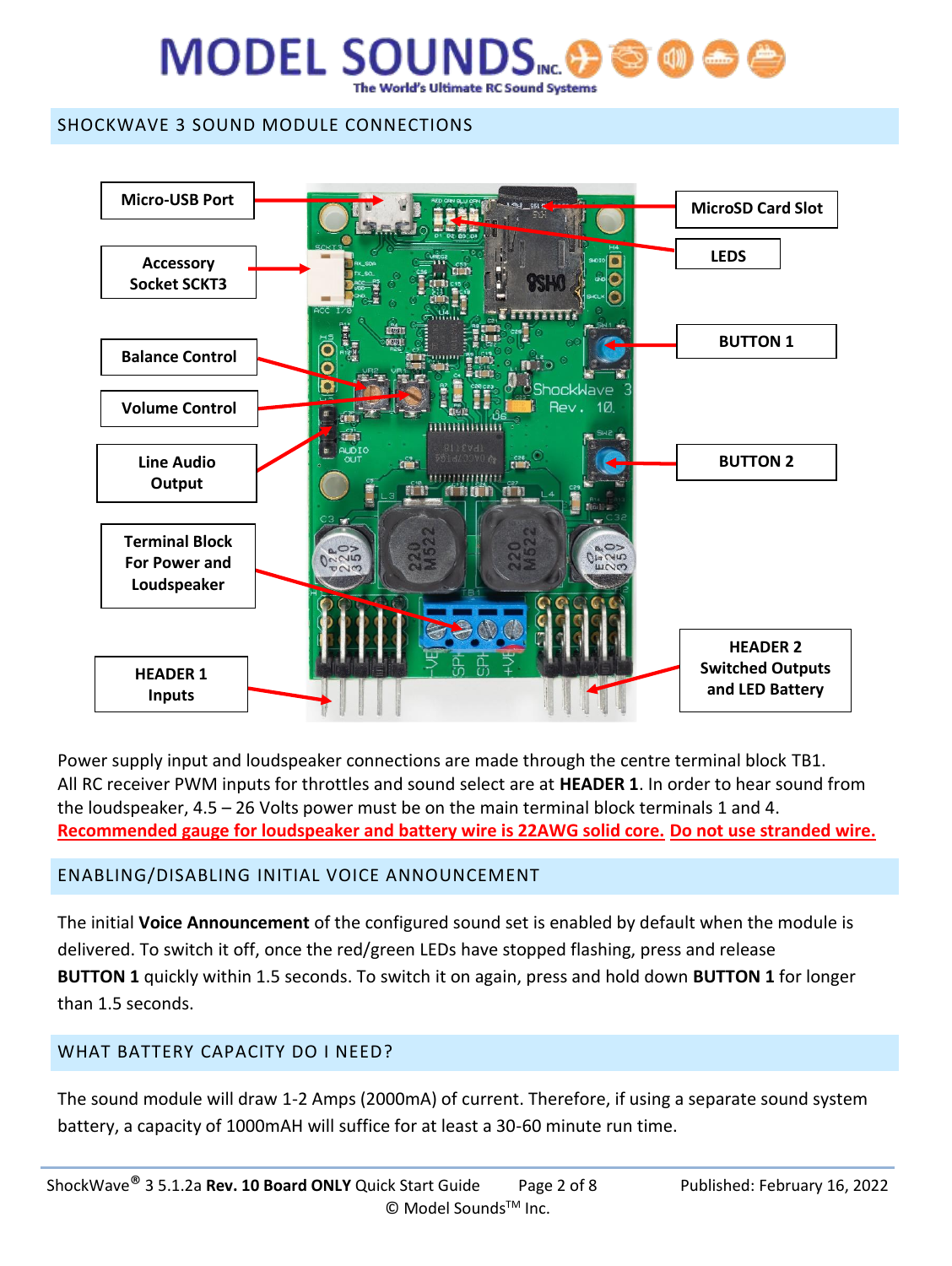# **MODEL SOUNDS** World's Ultimate RC Sound Systems

TERMINAL BLOCK TB1 AND CONNECTOR H1/H2 DETAIL



| HEADER 1 (H1) Detail - Use Male-Male or Male-Male-Female Servo Leads |                    |                                                      |                             |  |
|----------------------------------------------------------------------|--------------------|------------------------------------------------------|-----------------------------|--|
| Pin                                                                  | <b>Board</b>       | <b>Function</b>                                      | <b>Notes</b>                |  |
| <b>Numbers</b>                                                       | Legend             |                                                      |                             |  |
| 1, 2, 3                                                              | SOUND3             | Sound Select3 signal in from receiver. Pin 1 is GND, | Receiver power is on pin 2  |  |
|                                                                      |                    | 2 is receiver power, 3 is Sound Select3 signal.      |                             |  |
| 4, 5, 6                                                              | SOUND <sub>2</sub> | Sound Select2 signal in from receiver. Pin 4 is GND, | Receiver power is on pin 5  |  |
|                                                                      |                    | 5 is receiver power, 6 is Sound Select2 signal.      |                             |  |
| 7, 8, 9                                                              | SOUND1             | Sound Select1 signal in from receiver. Pin 7 is GND, | Receiver power is on pin 8  |  |
|                                                                      |                    | 8 is receiver power, 9 is Sound Select1 signal.      |                             |  |
| 10, 11, 12                                                           | THTTL2             | Throttle2 signal input from receiver. Pin 10 is GND, | Receiver power is on pin 11 |  |
|                                                                      |                    | 11 is receiver power, 12 is Throttle2 signal.        |                             |  |
| 13, 14, 15                                                           | <b>THTTL1</b>      | Throttle1 signal input from receiver. Pin 13 is GND, | Receiver power is on pin 14 |  |
|                                                                      |                    | 14 is receiver power, 15 is Throttle1 signal.        |                             |  |

The **BLACK GND (battery -VE)** servo lead wire always goes towards the edge of the board.

#### Terminal Block TB1 Detail – Use 22AWG solid core wire

| Pin            | <b>Board</b>  | <b>Function</b>                                                                                                 | <b>Notes</b>                         |
|----------------|---------------|-----------------------------------------------------------------------------------------------------------------|--------------------------------------|
| <b>Numbers</b> | <b>Legend</b> |                                                                                                                 |                                      |
|                | $-VE$         | Main Battery negative 4.5 Volts - 26 Volts                                                                      | Do NOT reverse Battery<br>leads!!    |
| 2,3            | <b>SPKR</b>   | Loudspeaker - Do NOT use less than 8 Ohms<br>on voltages above 14.4 Volts. 4 Ohms is OK<br>on 4.5 - 14.4 Volts. | Loudspeaker leads are<br>reversible. |
| 4              | ++VE          | Main Battery positive 4.5 Volts - 26 Volts                                                                      | Do NOT reverse Battery<br>leads!!    |

**DO NOT REVERSE THE BATTERY CONNECTIONS. THE MODULE WILL BE DESTROYED IF YOU DO.**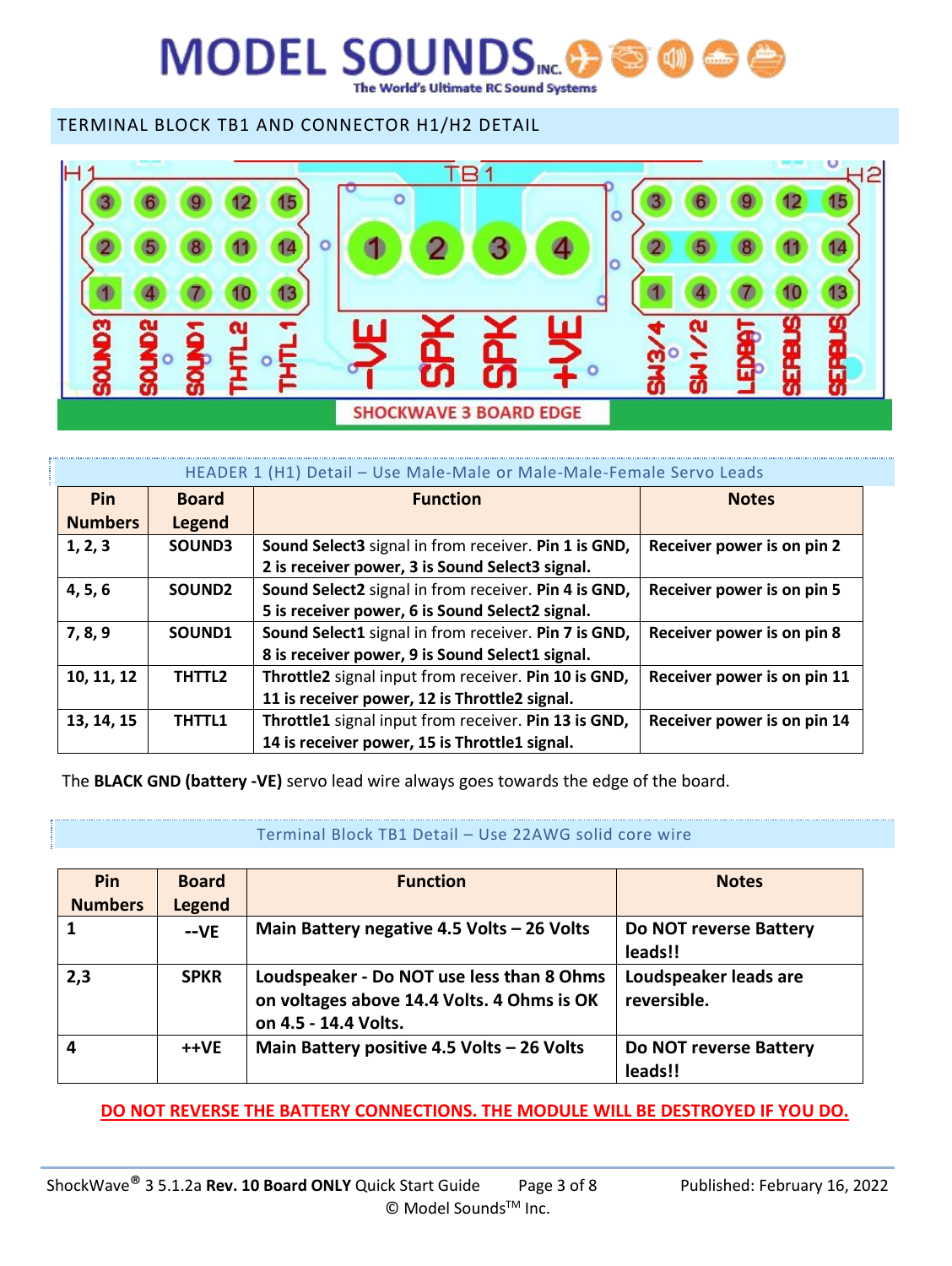### HEADER 2 (H2) Detail

| Pin            | <b>Board</b>   | <b>Function</b>                                                                                             | <b>Notes</b>                      |
|----------------|----------------|-------------------------------------------------------------------------------------------------------------|-----------------------------------|
| <b>Numbers</b> | Legend         |                                                                                                             |                                   |
| 1, 2, 3        | SW 3/4         | LED Switched Outputs 3/4. Pin 1 is SWITCH4.<br>Pin 2 is LEDBATT POWER. Pin 3 is SWITCH3.                    | <b>LEDBATT POWER is on pin 2.</b> |
| 4, 5, 6        | SW 1/2         | LED Switched Outputs 1/2. Pin 4 is SWITCH2.<br>Pin 5 is LEDBATT POWER. Pin 6 is SWITCH1.                    | <b>LEDBATT POWER is on pin 5.</b> |
| 7,8            | <b>LEDBATT</b> | <b>Battery supply for Switched LED outputs.</b><br>Pin 7 is battery negative.<br>Pin 8 is battery positive. | Do NOT reverse Battery<br>leads!! |
| 10, 11, 12     | <b>SERBUS</b>  | Unused - DO NOT CONNECT                                                                                     | <b>Reserved for Future Use</b>    |
| 13, 14, 15     | <b>SERBUS</b>  | Unused - DO NOT CONNECT                                                                                     | <b>Reserved for Future Use</b>    |

#### **NOTES :**

- 1. LEDs for guns, afterburner lights or other switched loads can be connected between their Switch 1/2 terminals 4, 6 or Switch 3/4 terminals 1, 3 and **the LEDBATT Centre Pins. LEDBATT can be any battery up to 26Volts. DO NOT** exceed **1A** on each output or **4 Amps total** for all switched outputs.
- 2. The supplied male male female Y servo leads for Throttle and male male Sound Select inputs are Futaba style colours (black, red, white), but with JR style male plugs for maximum flexibility.

**The black wire is always the GND, 0V or –VE connection and should always be inserted towards the outside of the receiver case and towards the board of the sound module.**

#### CONTROLLING THE ENGINE SOUNDS

By default, the Engine Sounds are switched on and off by the throttle controls only. The engine sound increases in 16 steps of increasing speed. Nudge the throttle stick forward a little bit and the engine sound will startup. It will now increase in speed with the throttle stick position.

With some models, e.g. model tanks, and helicopters, jet or turbo-prop/turbo-fan aircraft with long turbine spool-up times, it is preferable to control the engine start-up and shutdown sounds using a switched radio channel instead of using the throttle stick. This is done using our optional **ShockWave 3 PC** Windows Software Application.

**If you ordered an engine sound type like this, it will be already configured by us to use a switched radio channel to start-up and shutdown the engine sound before we shipped it to you.**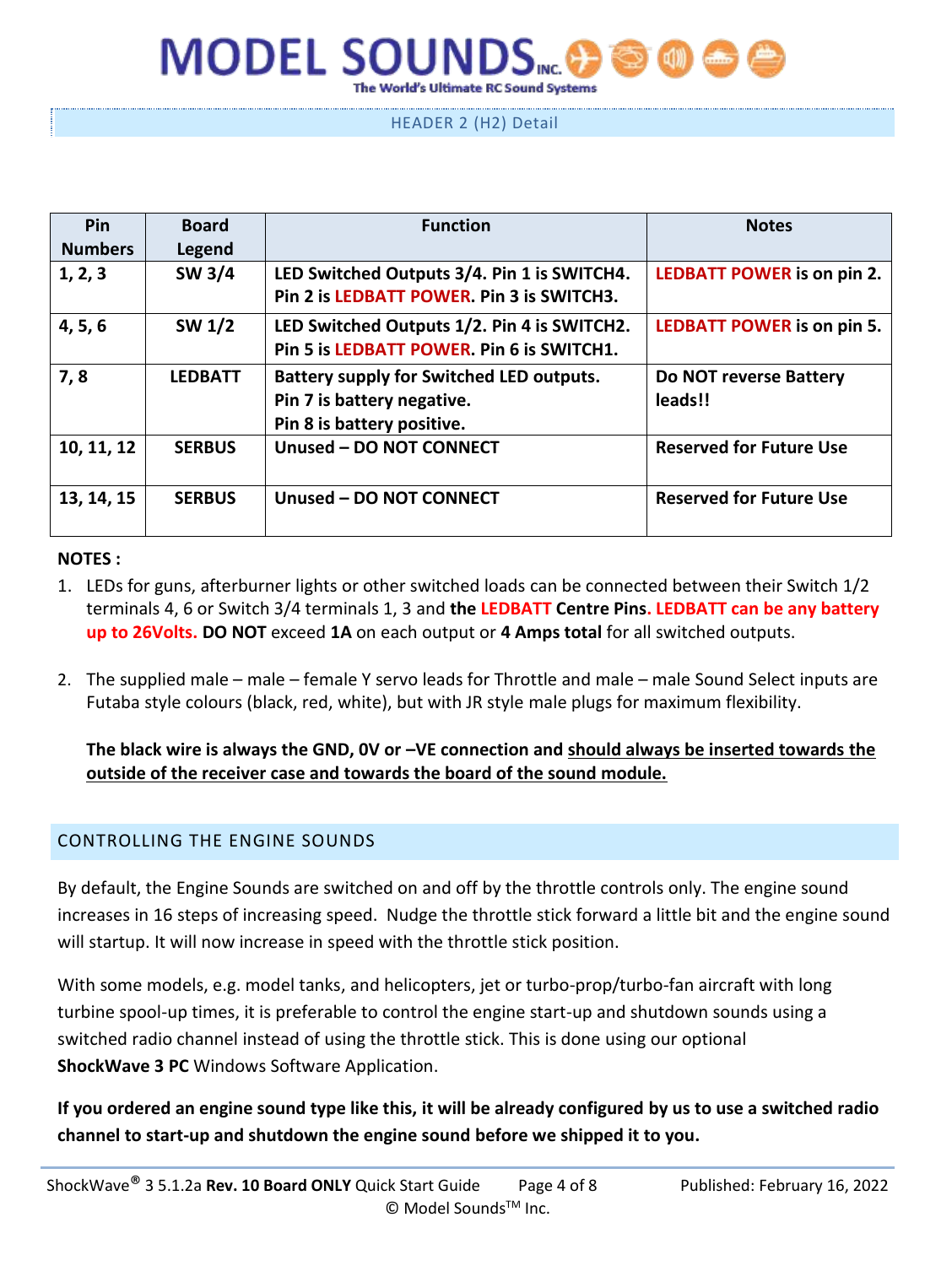If using a pistol grip style radio, the range of motion of the throttle trigger is very small making it very difficult to use that trigger to correctly startup and shutdown the engine sound. **Therefore, we do not recommend using a pistol grip style radio with our sound module.**

# It is far better to use an airplane style stick radio where you have better control and more channels

available to switch sounds.

For both types of throttle (forwards or forwards/reverse), when using the throttle stick to startup and shutdown the engine sound, nudge the throttle control forwards a little and the corresponding engine sound will start playing. If there is a separate engine start-up sound, that sound will play and then continue to loop from its loop point. As you move the throttle stick forwards the engine sound will increase in speed.

For Forwards/Reverse throttles, always nudge the throttle stick forwards **FIRST**. This teaches the module which is forwards and reverse. If the throttle is moved back to the neutral position the engine sound will continue to play in idle indefinitely. This is good for model boats and tanks. To switch off the engine sound, nudge it into reverse very slightly and **hold it there for about 2 seconds**. If you move it too far, the engine sound will continue to play with its increasing speed. If there is a separate engine shutdown sound, it will play once then stop. If there is not a separate engine shutdown sound, the engine sound will stop after the 2 second delay.

# CONTROLLING THE "REGULAR" (NON-ENGINE) SOUNDS

There are several ways of controlling the Regular (non-engine) sounds. The default method is to use a single on/off switch on the transmitter to control the sounds – this is called **"Switched RC 1xN"** mode since one transmitter switch is used to control many (N) sounds.

Alternatively, if you have a four or more channel transmitter, and are controlling a land-based vehicle, or a model boat, you can use one of the unused proportional stick channels to simulate a switch.

The different modes are selected in the optional **ShockWave 3 PC Software Control Panel->Hardware Tab** and work like this:

#### "Switched RC 1xN" Mode: One transmitter ON/OFF channel is used to switch N sounds

1. Toggle Sound Select 1 **from OFF to ON and back to OFF** N times quickly to select sound N. After a timeout of about 1 second (adjustable), Sound N will start playing. This is **Latched** action. Repeat to switch Sound N Off.

**OR**

2. Toggle Sound Select 1 **from off to ON and back to OFF** N-1 times and then move to on position **and hold it there** – Sound N will play for as long as the switch is in that **ON** position. Release the switch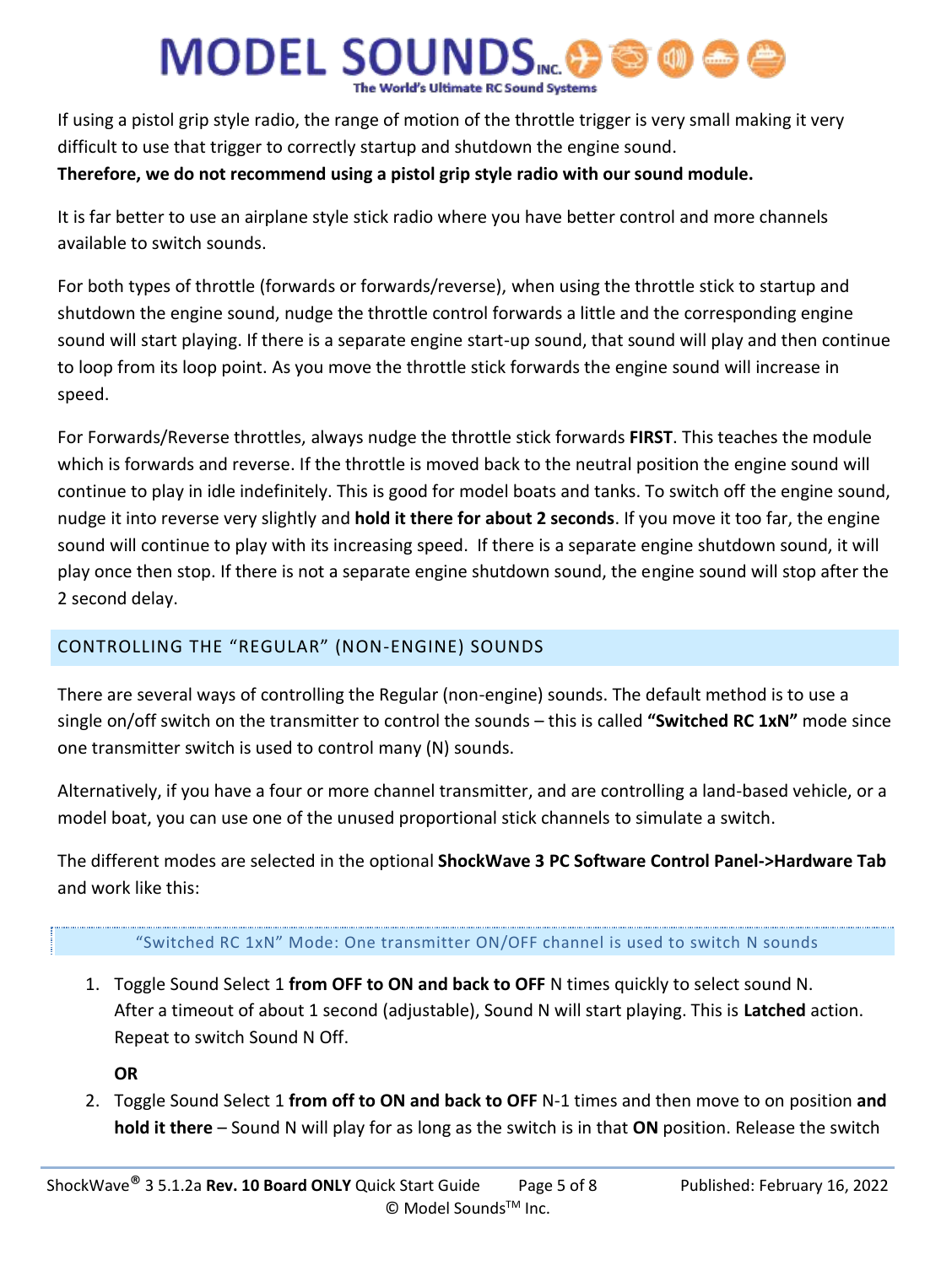to the **OFF** position to switch Sound N Off. This is **"Momentary"** action.

It is best to not use the **Latched** mode unless you really need to. That mode is meant for long playing sounds such as sonar pings, music etc. where you would not want to hold the switch/stick in the on position for too long. For all other sounds such as guns, horns, Morse code etc., it is best to use the momentary mode by holding the switch in the on position for only as long as you want that sound to play.

### MOUNTING THE MODULE

Mount the module using pan-head screws. Philips or Robertson type screws are recommended to prevent screwdriver slippage damaging the board. Do not over-tighten the screws or the board may be damaged.

Mount the module where good air circulation can take place, especially when operating it above 18 Volts. The module will get mildly warm on 12 Volts and quite warm on 24 Volts if operated continuously when playing sounds. Do not be overly concerned. The output amplifier is thermally protected and will shut down if it gets too hot which, in practice, it has never done.

### MICROSD CARDS

Correct operation of the sounds on the **ShockWave 3** sound module is guaranteed for only the microSD card that is supplied with it. Not all microSD cards perform the same, even if they appear to have the same specifications. The only supported microSD cards are Kingston brand Class 4 or Class 10 8GB or 16GB. **DO NOT use SanDisk cards**. Please contact us at [contactus@modelsoundsinc.com](mailto:contactus@modelsoundsinc.com) to purchase additional Kingston microSD cards pre-loaded with sounds.

## TWO 4INCH 20WATT 4OHM LOUDSPEAKERS OR TWO 2INCH 20WATT EXCITERS

If you ordered a ShockWave 3-2x4x4 or a ShockWave 3-2x2x4-EX sound system kit, it comes with two 4inch 20Watt 4Ohm loudspeakers or two 2inch 20Watt 4Ohm exciters. They are intended to be used in pairs and wired in **SERIES**, never in parallel.

These may be used singly **ONLY** on a 3S LiPo or a 12Volt NiMh or lead gel battery. With higher voltages than 12Volts they **MUST** be used in pairs and wired in **SERIES**.

If your model can accommodate only one 4inch loudspeaker, or only smaller loudspeakers, please contact us at [contactus@modelsoundsinc.com](mailto:contactus@modelsoundsinc.com) for alternate loudspeakers.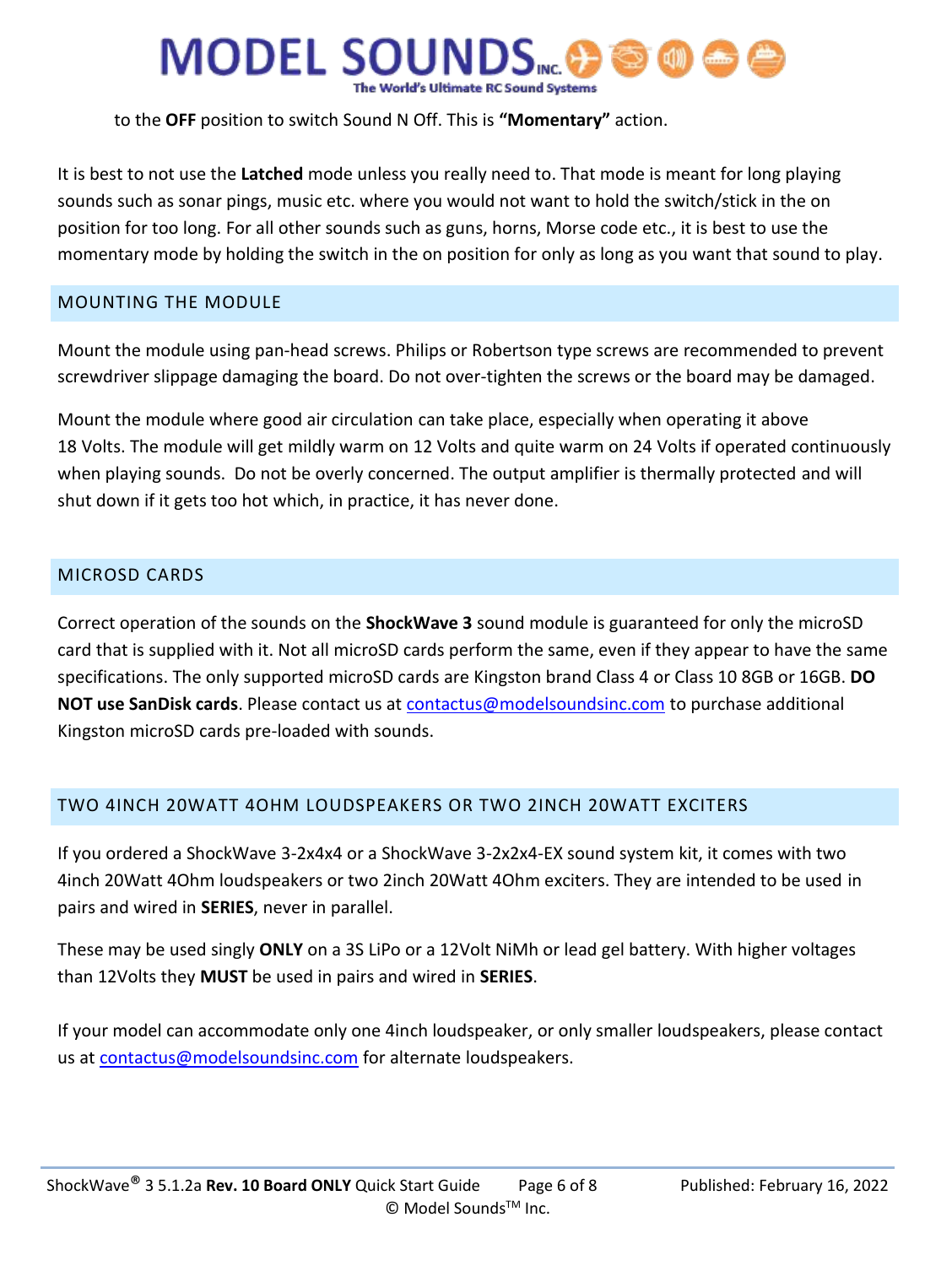### MOUNTING LOUDSPEAKERS

Loudspeakers can be mounted anywhere there is space to house them. There should be a small space behind the loudspeaker to avoid undue air back pressure. They have a metal frame and a paper or plastic cone to transfer vibrations to the surrounding air which is the sound you hear.

The front (cone) of the loudspeaker must be open to the outside air so that the sound can escape and be heard without being muffled. This means that a hole that is a little smaller than the outer diameter of the loudspeaker is required in your model to let the sound out. This hole is usually covered with a piece of aluminium window mesh that is lightly painted to match your model's colour scheme. On model boats this can sometimes be disguised as a hatch cover.

Please also see these hints for loudspeaker mounting on our website: **<http://www.modelsoundsinc.com/loudspeaker-installation.php>**

#### MOUNTING EXCITERS

Exciters are mounted on a flat, flexible surface using the self-adhesive tape after removing the protective paper ring. They make sound by vibrating the surface to which they are stuck using the inertia of its own mass to exert a force on that surface. That surface then vibrates the air around it to make the sound. Therefore, the surface to which it is stuck determines how much sound you get out. It should be flat and flexible. Exciters work well in foam models where the foam thickness is less than 5mm (3/16 inch). Rigid surfaces such as epoxied fibreglass or epoxied balsa wood are not very effective since they are too stiff and inflexible.

Occasionally, the self-adhesive ring may not hold the exciter permanently on the foam surface. In this case use of the Foam-Tac adhesive by Beacon Adhesives, Inc. is recommended as it remains flexible once dry.

If mounting them in a foam model, make sure there is no mold release agent residue left on the foam surface as that will inhibit strong adhesion. Please also see this article from the exciter manufacturer: **<http://www.modelsoundsinc.com/datasheets/UnderstandingAndUsingExciters.pdf>**

## CHANGING SOUNDS ON YOUR SHOCKWAVE 3 SOUND MODULE

You **DO NOT** have to use a computer to set up or use the module – it is ready to use when you receive it.

The microSD card in the sound module contains our entire collection (as of the date of shipping) of airplane or helicopter or tank or boat pre-configured composite SoundSet (.sfx8) files. You can change easily to any one of them – just read the **SELECT\_YOUR\_SOUNDSET\_HERE.txt** file in the root folder of the card.